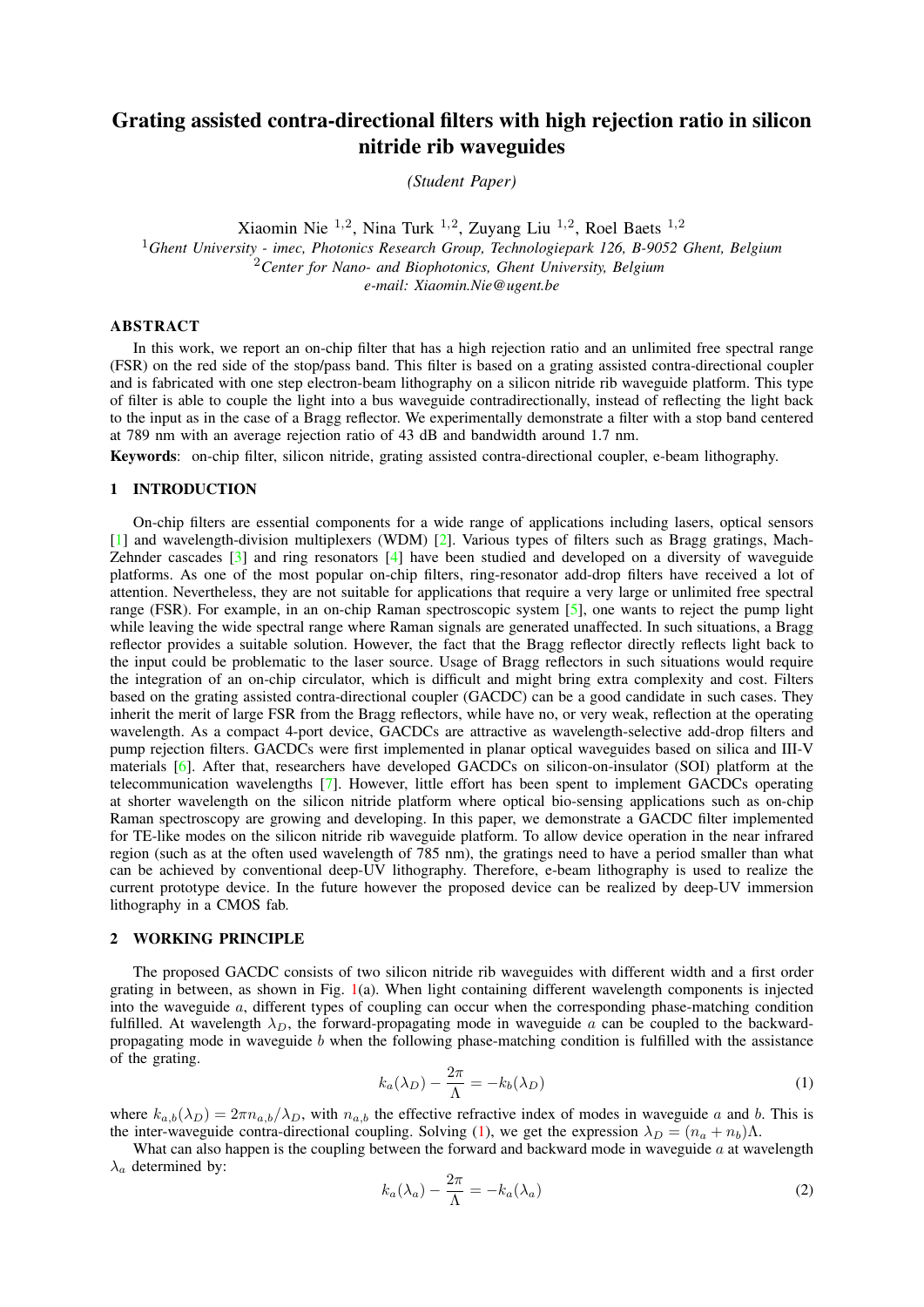where  $k_a(\lambda_a) = 2\pi n_a/\lambda_a$ . This is the intra-waveguide back reflection. Again, we can calculate that  $\lambda_a = 2n_a\Lambda$ . In some applications, to make sure that the filter has a flat spectral response in the long wavelength region. it is preferable to have  $n_a < n_b$ , which means the signal should be injected into the narrow waveguide.

The coupling strength can be estimated by calculating the coupling coefficient  $\kappa_D$  and  $\kappa_a$  according to the coupled mode theory [\[8\]](#page-2-7):

$$
\kappa_a = \frac{\pi}{\lambda n_a} \iint e_a^*(x, y) \Delta \epsilon_1(x, y) e_a(x, y) dx dy
$$
  
\n
$$
\kappa_D = \frac{\pi}{\lambda n_a} \iint e_a^*(x, y) \Delta \epsilon_1(x, y) e_b(x, y) dx dy
$$
\n(3)

where  $\Delta \epsilon_1(x, y)$  stands for the first order Fourier expansion coefficient of the perturbation introduced by the grating and  $e_{a,b}(x, y)$  is the normalized electric field distribution of the fundamental TE-like mode in waveguide a or b. With the coupling coefficient, we can calculate the theoretical transmission at the through port when perfect phase matching is fulfilled:

<span id="page-1-1"></span>
$$
T = 1 - \tanh^2\left(|\kappa|^2 L\right) \tag{4}
$$

where  $L$  is the total length of the grating.

# 3 SIMULATION AND DESIGN

To design the filter, we use a commercial mode solver FIMMWAVE. The intensity distribution is shown in the cross section in Fig. [1\(](#page-1-0)b). Solving the modes for different wavelengths will generate dispersion curves, which can be used to calculate the phase matching condition and determine the corresponding grating period for a desired filtering wavelength.



<span id="page-1-0"></span>Figure 1. (a) Schematic top view of the proposed GACDC. (b) Cross-sectional with the simulated intensity distribution of the fundamental TE-like modes in the rib waveguides. (c) Dispersion curves of the modes. Phase matching wavelengths are indicated with arrows.

We consider a device that contains two rib waveguides with width  $W_a=340$  nm and  $W_b=580$  nm. The two waveguides are placed 780 nm away from each other with a grating in between with width  $W<sub>a</sub>=320$  nm, period  $\Lambda$ =244 nm and grating duty cycle  $\eta$ =0.5.

In Fig. [1\(](#page-1-0)c), we plot the effective refractive index curve for the fundamental TE-like modes in the rib waveguides a and b as well as their average. These dispersion curves intersect with the curve  $y = \lambda/(2\Lambda)$  at the wavelength  $\lambda_a$ =776 nm for the intra-waveguide back reflection and  $\lambda_D$ =787 nm for the inter-waveguide contra-directional coupling. The contra-directional coupling coefficient is calculated from the simulated electric field distribution:  $\kappa_D = 9.06 \times 10^{-3} \mu m^{-1}$ .

According to [\(4\)](#page-1-1), theoretically, the extinction ratio at the contra-directional coupling wavelength can go infinitely high as one keeps increasing the total length of the grating. Realistically however, there should be a limitation. To explore what extinction ratio we can achieve in practice by increasing the grating length, a variety of lengths up to L=4.9 mm is considered in the design.

The devices were fabricated on a silicon nitride wafer with one step of e-beam lithography and reactive-ion etching (RIE). The full thickness of the silicon nitride layer is 300 nm and the desired etch depth is 150 nm.

# 4 MEASUREMENT RESULTS AND DISCUSSION

The fabricated devices are measured on a setup which contains two fibers that are positioned near-vertically (10 degree away from normal) to the chip. The light is coupled into and out of the chip through on-chip grating couplers. The devices are first measured with a broadband supercontinuum source to characterize the spectral response in a relatively wide wavelength range. An optical spectrum analyzer (OSA) is used to analyze the